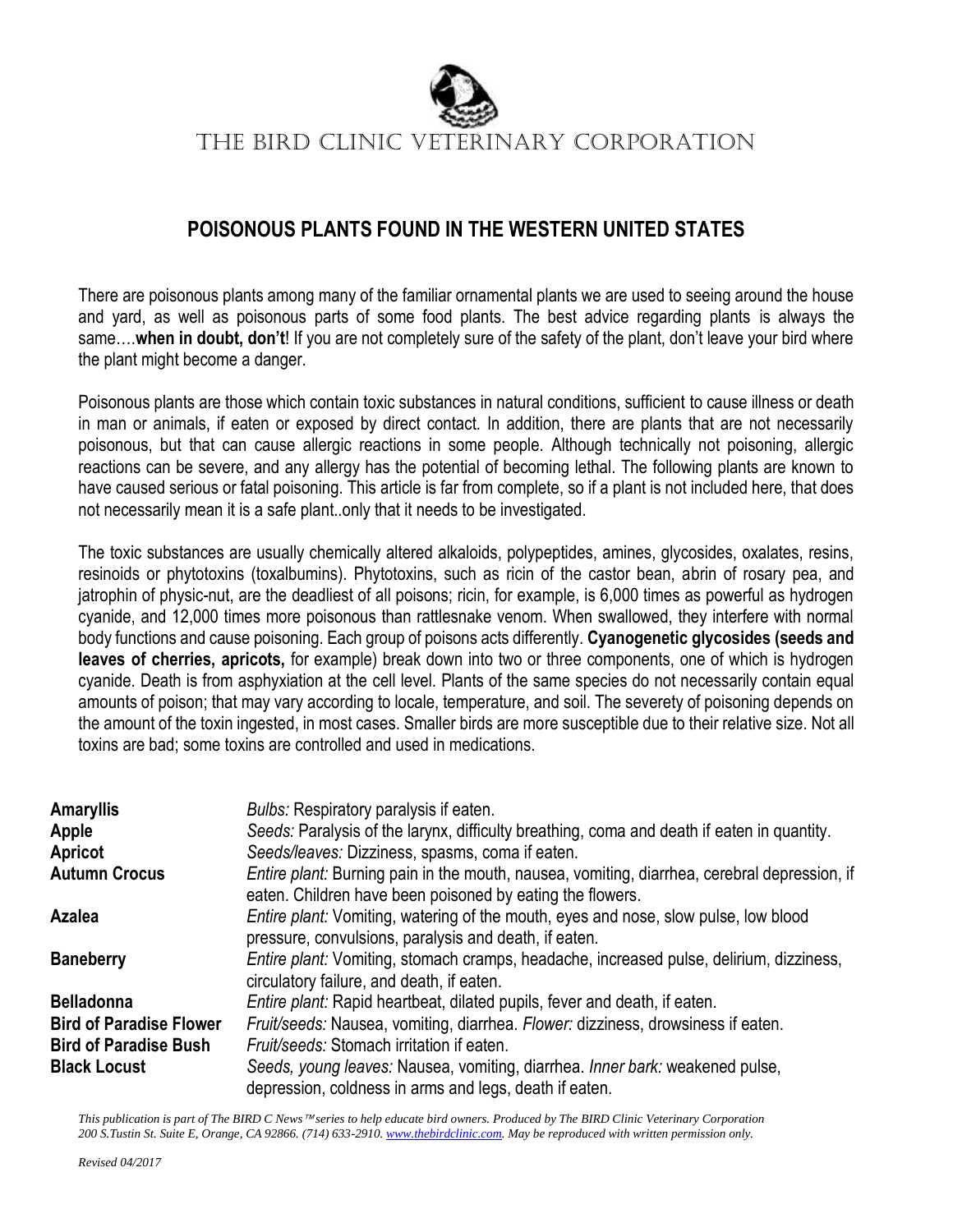

| <b>Bleeding Hearts</b>                          | Entire plant: Nausea, vomiting, diarrhea, stomach pains, convulsions and death, if eaten in<br>large quantities.                                                                                                                                                                                                                                                                                                                           |
|-------------------------------------------------|--------------------------------------------------------------------------------------------------------------------------------------------------------------------------------------------------------------------------------------------------------------------------------------------------------------------------------------------------------------------------------------------------------------------------------------------|
| <b>Boxwood</b>                                  | Entire plant: Nausea, vomiting, diarrhea, stomach pains, convulsions and death, if eaten in<br>large quantities.                                                                                                                                                                                                                                                                                                                           |
| <b>Caladiums</b>                                | Entire plant: Burning mouth and throat, swelling of the tongue, choking, nausea, vomiting<br>and diarrhea if eaten.                                                                                                                                                                                                                                                                                                                        |
| <b>Carolina Jessamine</b><br><b>Castor Bean</b> | Entire plant: Profuse sweating, convulsions, respiratory arrest and death, if eaten.<br>Entire plant: Nausea, vomiting, burning of the mouth, excessive thirst, diarrhea, stomach<br>pain, dullness of vision, convulsions, uremeia and death in one to twelve days, if eaten. The<br>seeds are more toxic than other parts of the plant. 1-3 seeds can be fatal to a child, eight to<br>an adult. Castor oil, a derivative, is not toxic. |
| <b>Cherries</b>                                 | Seeds and leaves: Dizziness, spasms, and coma, if eaten.                                                                                                                                                                                                                                                                                                                                                                                   |
| <b>Chinaberry Tree</b>                          | Berries, flowers and leaves: Nausea, vomiting, diarrhea, paralysis, irregular breathing and<br>symptoms of suffocation if eaten in quantity.                                                                                                                                                                                                                                                                                               |
| <b>Coral Plant</b>                              | Entire plant: Nausea, vomiting, bloody diarrhea, coma and death, if eaten.                                                                                                                                                                                                                                                                                                                                                                 |
| <b>Crown of Thorns</b>                          | Entire plant: Severe irritation to the mouth, throat and stomach, if eaten.                                                                                                                                                                                                                                                                                                                                                                |
| <b>Daffodills</b>                               | Bulbs: Nausea, vomiting, diarrhea, trembling, convulsions, and in some cases, death, if                                                                                                                                                                                                                                                                                                                                                    |
|                                                 | eaten.                                                                                                                                                                                                                                                                                                                                                                                                                                     |
| Datura suaveolens                               | Entire plant: Dry mouth, thirst, hallucinations, delirium, convulsions, coma, death if eaten.                                                                                                                                                                                                                                                                                                                                              |
| <b>Daphnes</b>                                  | Berries, flowers, leaves and bark: Burning or ulceration of the stomach and throat,                                                                                                                                                                                                                                                                                                                                                        |
|                                                 | vomiting, internal bleeding with bloody diarrhea, weakness, coma and death, if eaten. Just<br>a few berries can be fatal to a child.                                                                                                                                                                                                                                                                                                       |
| <b>Death Camas</b>                              | Entire plant: Nausea, vomiting, diarrhea, stomach pains, slow heartbeat, subnormal body                                                                                                                                                                                                                                                                                                                                                    |
|                                                 | temperature.                                                                                                                                                                                                                                                                                                                                                                                                                               |
| <b>Delphiniums</b>                              | Entire plant: Stomach upset, nervous condition, depression, and even death, if eaten in                                                                                                                                                                                                                                                                                                                                                    |
|                                                 | quantity.                                                                                                                                                                                                                                                                                                                                                                                                                                  |
| Dumbcane (Diffenbachia)                         | Entire plant: Severe burning in the mouth and throat, swelling of the tongue, choking,                                                                                                                                                                                                                                                                                                                                                     |
|                                                 |                                                                                                                                                                                                                                                                                                                                                                                                                                            |
|                                                 | vomiting and diarrhea, if eaten or chewed.                                                                                                                                                                                                                                                                                                                                                                                                 |
| <b>Elderberries</b>                             | Unripe berries, leaves and wood: Nausea, vomiting, diarrhea if eaten. Children have been                                                                                                                                                                                                                                                                                                                                                   |
|                                                 | poisoned by using whistles made from the wood. The ripe berries are edible and frequently                                                                                                                                                                                                                                                                                                                                                  |
|                                                 | used for wine, pies and jelly.                                                                                                                                                                                                                                                                                                                                                                                                             |
| <b>Elephant's Ear</b>                           | Entire plant: Burning of the mouth and throat, swelling of the tongue, choking, nausea,                                                                                                                                                                                                                                                                                                                                                    |
|                                                 | vomiting, and diarrhea if eaten or chewed.                                                                                                                                                                                                                                                                                                                                                                                                 |
| <b>English Laurel</b>                           | Seeds and leaves: Dizziness, spasms and coma if eaten.                                                                                                                                                                                                                                                                                                                                                                                     |
|                                                 |                                                                                                                                                                                                                                                                                                                                                                                                                                            |
| <b>Fava Bean</b>                                | Seeds: Severe and even fatal hemolytic anemia (Favism) in certain individuals of Italian,                                                                                                                                                                                                                                                                                                                                                  |
|                                                 | Greek or African descent. This inherited trait has been known for centuries and is                                                                                                                                                                                                                                                                                                                                                         |
|                                                 | characterized by a deficiency of glucose-6-phosphate dehydrogenase, and enzyme                                                                                                                                                                                                                                                                                                                                                             |
|                                                 | generally known as G-6-PD. The beans can be eaten without danger by those not carrying                                                                                                                                                                                                                                                                                                                                                     |
|                                                 | this genetic factor.                                                                                                                                                                                                                                                                                                                                                                                                                       |

*This publication is part of The BIRD C News* ™series to help educate bird owners. Produced by The BIRD Clinic Veterinary Corporation *200 S.Tustin St. Suite E, Orange, CA 92866. (714) 633-2910[. www.thebirdclinic.com.](http://www.thebirdclinic.com/) May be reproduced with written permission only.*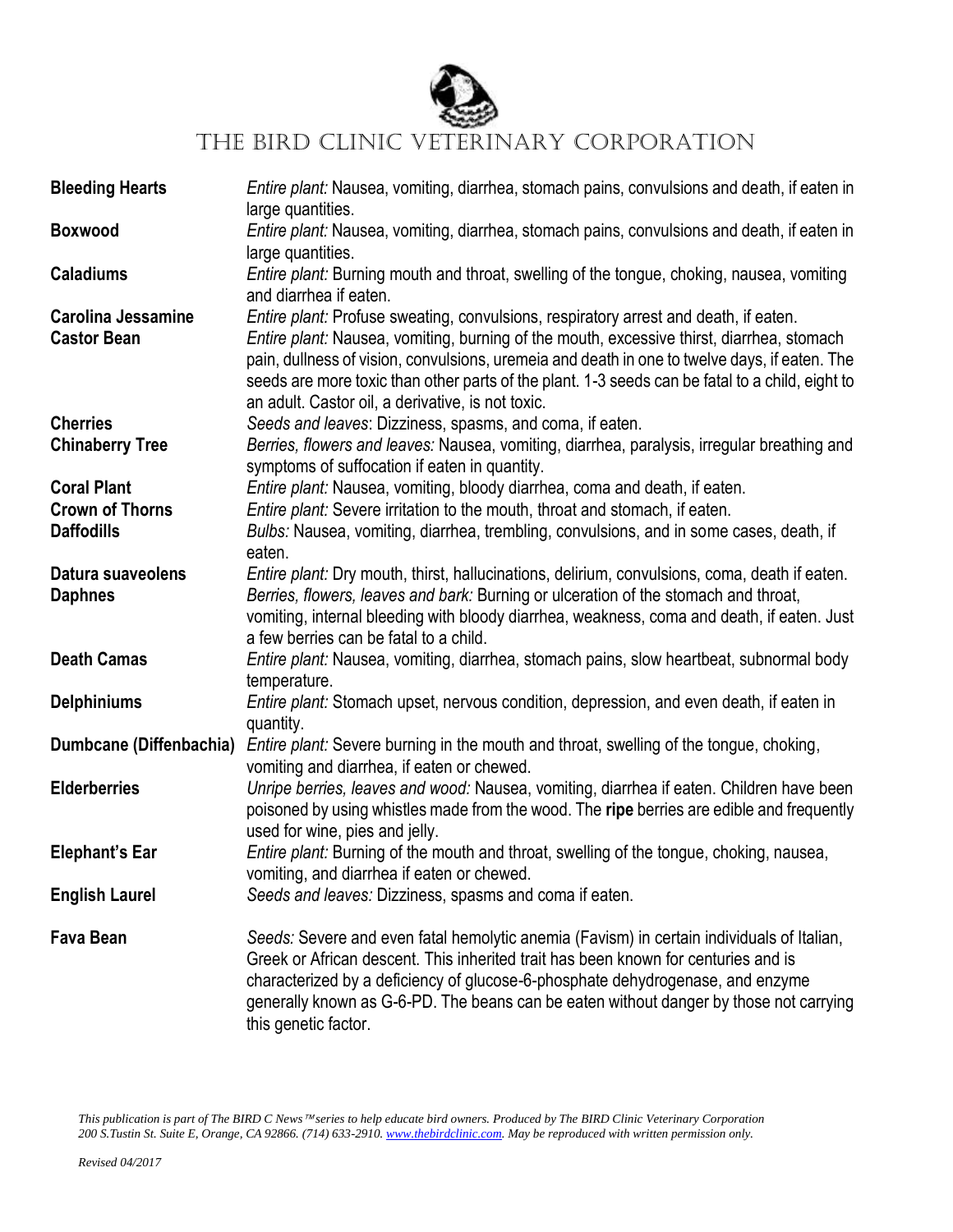

| Four-O-Clock<br><b>Foxglove</b> | Seeds: Nausea, vomiting, diarrhea and stomach pains if eaten.<br>Entire plant: Nausea, vomiting, diarrhea, stamach pains, severe headache, irregular                                               |
|---------------------------------|----------------------------------------------------------------------------------------------------------------------------------------------------------------------------------------------------|
|                                 | heartbeat, irregular pulse, tremors, convulsions and death, if eaten.                                                                                                                              |
| <b>Glory Lily</b>               | <i>Entire plant:</i> Nausea, vomiting, diarrhea, lip and tongue numbness, burning of the mouth,<br>difficulty in breathing, convulsions and death, if eaten.                                       |
| <b>Hollies</b>                  | Berries: Nausea, vomiting, diarrhea, and stupor, if eaten.                                                                                                                                         |
| <b>Horse Chesnuts</b>           | Seeds, flowers, and leaves: Nausea, vomiting, diarrhea, weakness, depression, paralysis,<br>and stupor if eaten. Children have been poisoned by eating the berries.                                |
| <b>Hyacinths</b>                | Bulbs: Intense stomach cramps and diarrhea, if eaten.                                                                                                                                              |
| <b>Hydrangea</b>                | Entire plant: Nausea, vomiting, and diarrhea, if eaten.                                                                                                                                            |
| <b>Ivies</b>                    | Berries and leaves: Excitement, difficult breathing and coma, if eaten.                                                                                                                            |
| <b>Jerusalem Cherry</b>         | Berries: Supposed to be poisonous, but no clear records of poisoning on record.                                                                                                                    |
| <b>Jimson Weed</b>              | Entire plant: Dry mouth, thirst, nausea, hallucination, delirium, convulsions, coma and<br>death, if eaten. Seeds are more toxic than any other part of plant; 20 seeds will poison an<br>adult.   |
| Lantanas                        | Berries: Circulatory collapse if eaten.                                                                                                                                                            |
| Lily of the Valley              | Entire plant: Heart stimulation, dizziness and vomiting, if eaten.                                                                                                                                 |
| <b>Mescal Bean</b>              | Seeds: Nausea, vomiting, diarrhea, excitement, delirium, coma, and death, if eaten. One<br>seed is sufficient to cause the death of a child.                                                       |
| <b>Milk Bush</b>                | Entire plant: Severe irritation to the mouth, throat and stomach, if eaten.                                                                                                                        |
| <b>Mistletoe</b>                | Berries: Stomach pains, diarrhea, slow pulse, collapse, and death, if eaten.                                                                                                                       |
| <b>Nightblooming Jasmine</b>    | Berries and leaves: Nausea, vomiting, headache, dizziness, hallucinations, nervousness,<br>muscular spasms, and paralysis, if eaten.                                                               |
| <b>Nutmeg</b>                   | Seeds: Stomach pains, redness of skin, dry mouth, drowsiness, stupor, hallucinations,<br>double vision, delirium, convulsions, and death, if eaten. As few as two seeds (nutmegs)<br>can be fatal. |
| Oak                             | Acorns: Constipation, bloody stools, damage to the kidneys, if eaten in quantity.                                                                                                                  |
| <b>Oleander</b>                 | <i>Entire plant:</i> Nausea, vomiting, stomach pains, dizziness, slowed pulse, irregular                                                                                                           |
|                                 | heartbeat, dilation of the pupils, bloody diarrhea, drowsiness, unconsciousness, paralysis                                                                                                         |
|                                 | of lungs, and death, if eaten. A single leaf is said to be enough to kill an adult and a few                                                                                                       |
|                                 | flowers, a child.                                                                                                                                                                                  |
| <b>Peaches</b>                  | Seeds and leaves: Dizziness, spasms, and coma, if eaten.                                                                                                                                           |
| Philodendron                    | Entire plant: Burning of the mouth and throat, swelling of the tongue, choking, nausea,                                                                                                            |
|                                 | vomiting, and diarrhea, if chewed.                                                                                                                                                                 |
| <b>Plums</b>                    | Seeds and leaves: Dizziness, spasms, coma if eaten.                                                                                                                                                |
| <b>Poinsettia</b>               | Entire plant: Severe irritation to the mouth, throat, and stomach, if eaten.                                                                                                                       |
| <b>Poison Hemlock</b>           | Entire plant: Nervousness, weakness of the muscles, trembling, coldness, coma,                                                                                                                     |
|                                 | respiratory paralysis, and death, if eaten.                                                                                                                                                        |
| Potato                          | Shoots, fruits (berries), and sun-green tubers: Nausea, vomiting, stomach pain, diarrhea,                                                                                                          |
|                                 | low body temperature, shock, paralysis, dilated pupils, circulatory and respiratory                                                                                                                |
|                                 | depression, loss of sensation, and death, if eaten.                                                                                                                                                |

*This publication is part of The BIRD C News* ™series to help educate bird owners. Produced by The BIRD Clinic Veterinary Corporation *200 S.Tustin St. Suite E, Orange, CA 92866. (714) 633-2910[. www.thebirdclinic.com.](http://www.thebirdclinic.com/) May be reproduced with written permission only.*